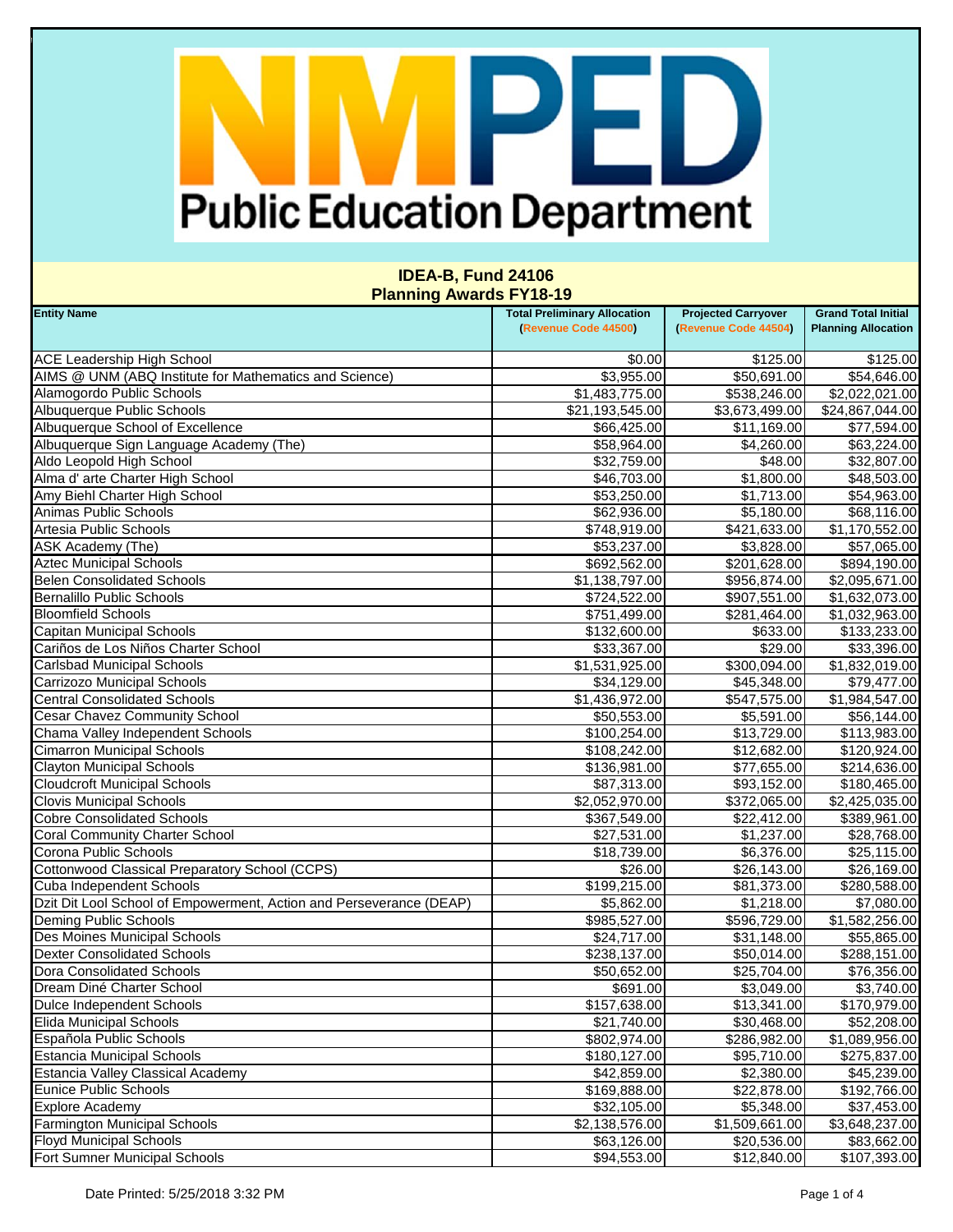# PED **Public Education Department**

| (Revenue Code 44500)<br>(Revenue Code 44504)<br><b>Planning Allocation</b><br>\$485,275.00<br>Gadsden Independent Schools<br>\$3,006,815.00<br><b>Gallup-McKinley County Schools</b><br>\$2,621,224.00<br>\$2,077,341.00<br>Gilbert L. Sena Charter High School<br>\$12,342.00<br>\$47,901.00<br><b>Grady Municipal Schools</b><br>\$27,274.00<br>\$14,897.00<br><b>Grants/Cibola County Schools</b><br>\$49,976.00<br>\$807,616.00<br><b>Hagerman Municipal Schools</b><br>\$129,715.00<br>\$21,613.00<br><b>Hatch Valley Public Schools</b><br>\$229,617.00<br>\$21,051.00<br>\$0.00<br>Health Leadership High School<br>\$3,879.00<br>\$1,756,412.00<br>\$1,767,135.00<br><b>Hobbs Municipal Schools</b><br>\$35,588.00<br>Hondo Valley Public Schools<br>\$42,955.00<br>\$76,447.00<br>Horizon Academy West<br>\$63,005.00<br><b>House Municipal Schools</b><br>\$29,237.00<br>\$119.00<br>J. Paul Taylor Academy<br>\$32,898.00<br>\$15,839.00<br>Jal Public Schools<br>\$113,405.00<br>\$33,122.00<br>\$48,339.00<br>\$50,774.00<br>Jemez Mountain Public Schools<br>Jemez Valley Public Schools<br>\$94,492.00<br>\$68,154.00<br>\$118,683.00<br>\$68,759.00<br>Juvenile Justice Services - CYFD<br>La Academia Dolores Huerta<br>\$36,058.00<br>\$3,285.00<br>La Promesa Early Learning Center<br>\$46,068.00<br>\$146.00<br>La Tierra Montessori School of the Arts and Sciences<br>\$25,500.00<br>\$310.00<br>Lake Arthur Municipal Schools<br>\$38,787.00<br>\$1,559.00<br>Las Cruces Public Schools<br>\$5,538,958.00<br>\$2,327,437.00<br>Las Montañas Charter School<br>\$55,405.00<br>\$9,540.00<br>\$51,719.00<br>Las Vegas City Public Schools<br>\$339,831.00<br>Logan Municipal Schools<br>\$14,602.00<br>\$58,532.00<br>Lordsburg Municipal Schools<br>\$190,322.00<br>\$173,489.00<br>Los Alamos Public Schools<br>\$867,667.00<br>\$262,820.00<br>Los Lunas Public Schools<br>\$1,687,427.00<br>\$500,180.00<br>Loving Municipal Schools<br>\$2,126.00<br>\$113,426.00<br>Lovington Municipal Schools<br>\$215,711.00<br>\$856,549.00<br>Magdalena Municipal Schools<br>\$87,476.00<br>\$22,724.00<br>MASTERS Program (The)<br>\$24,178.00<br>\$34,256.00<br><b>Maxwell Municipal Schools</b><br>\$26,728.00<br>\$4,412.00<br><b>McCurdy Charter School</b><br>\$14,436.00<br>\$95,561.00<br>\$312.00<br>Media Arts Collaborative Charter School (MACCS)<br>\$61,533.00<br><b>Melrose Municipal Schools</b><br>\$7,212.00<br>\$68,036.00<br><b>Mesa Vista Consolidated Schools</b><br>\$71,250.00<br>\$337.00<br>Mission Achievement and Success (MAS) Charter School<br>\$146,535.00<br>\$15,000.00<br>Monte del Sol Charter School<br>\$73,190.00<br>\$4,740.00<br>\$28,133.00<br>Montessori Elementary School (The) (TMES)<br>\$36,841.00<br>Mora Independent Schools<br>\$90,778.00<br>\$90,034.00<br>Moriarty-Edgewood School District<br>\$99,092.00<br>\$771,102.00<br>\$15,530.00<br>\$181.00<br><b>Mosquero Municipal Schools</b><br>Mountainair Public Schools<br>\$12,550.00<br>\$76,573.00<br><b>New America School</b><br>\$51,202.00<br>\$61,375.00<br>New America School of Las Cruces<br>\$21,816.00<br>\$10,572.00<br>New Mexico School for the Arts<br>\$18,714.00<br>\$13,359.00<br><b>NM Department of Corrections</b><br>\$16,776.00<br>\$24,105.00 | <b>Entity Name</b> | <b>Total Preliminary Allocation</b> | <b>Projected Carryover</b> | <b>Grand Total Initial</b> |
|------------------------------------------------------------------------------------------------------------------------------------------------------------------------------------------------------------------------------------------------------------------------------------------------------------------------------------------------------------------------------------------------------------------------------------------------------------------------------------------------------------------------------------------------------------------------------------------------------------------------------------------------------------------------------------------------------------------------------------------------------------------------------------------------------------------------------------------------------------------------------------------------------------------------------------------------------------------------------------------------------------------------------------------------------------------------------------------------------------------------------------------------------------------------------------------------------------------------------------------------------------------------------------------------------------------------------------------------------------------------------------------------------------------------------------------------------------------------------------------------------------------------------------------------------------------------------------------------------------------------------------------------------------------------------------------------------------------------------------------------------------------------------------------------------------------------------------------------------------------------------------------------------------------------------------------------------------------------------------------------------------------------------------------------------------------------------------------------------------------------------------------------------------------------------------------------------------------------------------------------------------------------------------------------------------------------------------------------------------------------------------------------------------------------------------------------------------------------------------------------------------------------------------------------------------------------------------------------------------------------------------------------------------------------------------------------------------------------------------------------------------------------------------------------------------------------------------------------------------------------------------------------------------------------------------------------------------------------------------------------------------------------------------------------------------------------------------------------------------------------------------------------------------------------------------------------------------------------------------------------------------------------------------------------|--------------------|-------------------------------------|----------------------------|----------------------------|
| \$3,492,090.00<br>\$4,698,565.00<br>\$60,243.00<br>\$42,171.00                                                                                                                                                                                                                                                                                                                                                                                                                                                                                                                                                                                                                                                                                                                                                                                                                                                                                                                                                                                                                                                                                                                                                                                                                                                                                                                                                                                                                                                                                                                                                                                                                                                                                                                                                                                                                                                                                                                                                                                                                                                                                                                                                                                                                                                                                                                                                                                                                                                                                                                                                                                                                                                                                                                                                                                                                                                                                                                                                                                                                                                                                                                                                                                                                                 |                    |                                     |                            |                            |
|                                                                                                                                                                                                                                                                                                                                                                                                                                                                                                                                                                                                                                                                                                                                                                                                                                                                                                                                                                                                                                                                                                                                                                                                                                                                                                                                                                                                                                                                                                                                                                                                                                                                                                                                                                                                                                                                                                                                                                                                                                                                                                                                                                                                                                                                                                                                                                                                                                                                                                                                                                                                                                                                                                                                                                                                                                                                                                                                                                                                                                                                                                                                                                                                                                                                                                |                    |                                     |                            |                            |
|                                                                                                                                                                                                                                                                                                                                                                                                                                                                                                                                                                                                                                                                                                                                                                                                                                                                                                                                                                                                                                                                                                                                                                                                                                                                                                                                                                                                                                                                                                                                                                                                                                                                                                                                                                                                                                                                                                                                                                                                                                                                                                                                                                                                                                                                                                                                                                                                                                                                                                                                                                                                                                                                                                                                                                                                                                                                                                                                                                                                                                                                                                                                                                                                                                                                                                |                    |                                     |                            |                            |
|                                                                                                                                                                                                                                                                                                                                                                                                                                                                                                                                                                                                                                                                                                                                                                                                                                                                                                                                                                                                                                                                                                                                                                                                                                                                                                                                                                                                                                                                                                                                                                                                                                                                                                                                                                                                                                                                                                                                                                                                                                                                                                                                                                                                                                                                                                                                                                                                                                                                                                                                                                                                                                                                                                                                                                                                                                                                                                                                                                                                                                                                                                                                                                                                                                                                                                |                    |                                     |                            |                            |
| \$857,592.00<br>\$151,328.00<br>\$250,668.00<br>\$3,879.00<br>$\overline{$3,523,547.00}$<br>\$78,543.00<br>\$139,452.00<br>\$29,356.00<br>\$48,737.00<br>\$146,527.00<br>\$99,113.00<br>\$162,646.00<br>\$187,442.00<br>\$39,343.00<br>\$46,214.00<br>\$25,810.00<br>\$40,346.00<br>\$7,866,395.00<br>\$64,945.00<br>\$391,550.00<br>\$73,134.00<br>\$363,811.00<br>\$1,130,487.00<br>\$2,187,607.00<br>\$115,552.00<br>\$1,072,260.00<br>\$110,200.00<br>\$58,434.00<br>\$31,140.00<br>\$109,997.00<br>\$61,845.00<br>\$75,248.00<br>\$71,587.00<br>\$161,535.00<br>\$77,930.00<br>\$64,974.00<br>\$180,812.00<br>\$870,194.00<br>\$15,711.00<br>\$89,123.00<br>\$112,577.00<br>\$32,388.00<br>\$32,073.00<br>\$40,881.00                                                                                                                                                                                                                                                                                                                                                                                                                                                                                                                                                                                                                                                                                                                                                                                                                                                                                                                                                                                                                                                                                                                                                                                                                                                                                                                                                                                                                                                                                                                                                                                                                                                                                                                                                                                                                                                                                                                                                                                                                                                                                                                                                                                                                                                                                                                                                                                                                                                                                                                                                                     |                    |                                     |                            |                            |
|                                                                                                                                                                                                                                                                                                                                                                                                                                                                                                                                                                                                                                                                                                                                                                                                                                                                                                                                                                                                                                                                                                                                                                                                                                                                                                                                                                                                                                                                                                                                                                                                                                                                                                                                                                                                                                                                                                                                                                                                                                                                                                                                                                                                                                                                                                                                                                                                                                                                                                                                                                                                                                                                                                                                                                                                                                                                                                                                                                                                                                                                                                                                                                                                                                                                                                |                    |                                     |                            |                            |
|                                                                                                                                                                                                                                                                                                                                                                                                                                                                                                                                                                                                                                                                                                                                                                                                                                                                                                                                                                                                                                                                                                                                                                                                                                                                                                                                                                                                                                                                                                                                                                                                                                                                                                                                                                                                                                                                                                                                                                                                                                                                                                                                                                                                                                                                                                                                                                                                                                                                                                                                                                                                                                                                                                                                                                                                                                                                                                                                                                                                                                                                                                                                                                                                                                                                                                |                    |                                     |                            |                            |
|                                                                                                                                                                                                                                                                                                                                                                                                                                                                                                                                                                                                                                                                                                                                                                                                                                                                                                                                                                                                                                                                                                                                                                                                                                                                                                                                                                                                                                                                                                                                                                                                                                                                                                                                                                                                                                                                                                                                                                                                                                                                                                                                                                                                                                                                                                                                                                                                                                                                                                                                                                                                                                                                                                                                                                                                                                                                                                                                                                                                                                                                                                                                                                                                                                                                                                |                    |                                     |                            |                            |
|                                                                                                                                                                                                                                                                                                                                                                                                                                                                                                                                                                                                                                                                                                                                                                                                                                                                                                                                                                                                                                                                                                                                                                                                                                                                                                                                                                                                                                                                                                                                                                                                                                                                                                                                                                                                                                                                                                                                                                                                                                                                                                                                                                                                                                                                                                                                                                                                                                                                                                                                                                                                                                                                                                                                                                                                                                                                                                                                                                                                                                                                                                                                                                                                                                                                                                |                    |                                     |                            |                            |
|                                                                                                                                                                                                                                                                                                                                                                                                                                                                                                                                                                                                                                                                                                                                                                                                                                                                                                                                                                                                                                                                                                                                                                                                                                                                                                                                                                                                                                                                                                                                                                                                                                                                                                                                                                                                                                                                                                                                                                                                                                                                                                                                                                                                                                                                                                                                                                                                                                                                                                                                                                                                                                                                                                                                                                                                                                                                                                                                                                                                                                                                                                                                                                                                                                                                                                |                    |                                     |                            |                            |
|                                                                                                                                                                                                                                                                                                                                                                                                                                                                                                                                                                                                                                                                                                                                                                                                                                                                                                                                                                                                                                                                                                                                                                                                                                                                                                                                                                                                                                                                                                                                                                                                                                                                                                                                                                                                                                                                                                                                                                                                                                                                                                                                                                                                                                                                                                                                                                                                                                                                                                                                                                                                                                                                                                                                                                                                                                                                                                                                                                                                                                                                                                                                                                                                                                                                                                |                    |                                     |                            |                            |
|                                                                                                                                                                                                                                                                                                                                                                                                                                                                                                                                                                                                                                                                                                                                                                                                                                                                                                                                                                                                                                                                                                                                                                                                                                                                                                                                                                                                                                                                                                                                                                                                                                                                                                                                                                                                                                                                                                                                                                                                                                                                                                                                                                                                                                                                                                                                                                                                                                                                                                                                                                                                                                                                                                                                                                                                                                                                                                                                                                                                                                                                                                                                                                                                                                                                                                |                    |                                     |                            |                            |
|                                                                                                                                                                                                                                                                                                                                                                                                                                                                                                                                                                                                                                                                                                                                                                                                                                                                                                                                                                                                                                                                                                                                                                                                                                                                                                                                                                                                                                                                                                                                                                                                                                                                                                                                                                                                                                                                                                                                                                                                                                                                                                                                                                                                                                                                                                                                                                                                                                                                                                                                                                                                                                                                                                                                                                                                                                                                                                                                                                                                                                                                                                                                                                                                                                                                                                |                    |                                     |                            |                            |
|                                                                                                                                                                                                                                                                                                                                                                                                                                                                                                                                                                                                                                                                                                                                                                                                                                                                                                                                                                                                                                                                                                                                                                                                                                                                                                                                                                                                                                                                                                                                                                                                                                                                                                                                                                                                                                                                                                                                                                                                                                                                                                                                                                                                                                                                                                                                                                                                                                                                                                                                                                                                                                                                                                                                                                                                                                                                                                                                                                                                                                                                                                                                                                                                                                                                                                |                    |                                     |                            |                            |
|                                                                                                                                                                                                                                                                                                                                                                                                                                                                                                                                                                                                                                                                                                                                                                                                                                                                                                                                                                                                                                                                                                                                                                                                                                                                                                                                                                                                                                                                                                                                                                                                                                                                                                                                                                                                                                                                                                                                                                                                                                                                                                                                                                                                                                                                                                                                                                                                                                                                                                                                                                                                                                                                                                                                                                                                                                                                                                                                                                                                                                                                                                                                                                                                                                                                                                |                    |                                     |                            |                            |
|                                                                                                                                                                                                                                                                                                                                                                                                                                                                                                                                                                                                                                                                                                                                                                                                                                                                                                                                                                                                                                                                                                                                                                                                                                                                                                                                                                                                                                                                                                                                                                                                                                                                                                                                                                                                                                                                                                                                                                                                                                                                                                                                                                                                                                                                                                                                                                                                                                                                                                                                                                                                                                                                                                                                                                                                                                                                                                                                                                                                                                                                                                                                                                                                                                                                                                |                    |                                     |                            |                            |
|                                                                                                                                                                                                                                                                                                                                                                                                                                                                                                                                                                                                                                                                                                                                                                                                                                                                                                                                                                                                                                                                                                                                                                                                                                                                                                                                                                                                                                                                                                                                                                                                                                                                                                                                                                                                                                                                                                                                                                                                                                                                                                                                                                                                                                                                                                                                                                                                                                                                                                                                                                                                                                                                                                                                                                                                                                                                                                                                                                                                                                                                                                                                                                                                                                                                                                |                    |                                     |                            |                            |
|                                                                                                                                                                                                                                                                                                                                                                                                                                                                                                                                                                                                                                                                                                                                                                                                                                                                                                                                                                                                                                                                                                                                                                                                                                                                                                                                                                                                                                                                                                                                                                                                                                                                                                                                                                                                                                                                                                                                                                                                                                                                                                                                                                                                                                                                                                                                                                                                                                                                                                                                                                                                                                                                                                                                                                                                                                                                                                                                                                                                                                                                                                                                                                                                                                                                                                |                    |                                     |                            |                            |
|                                                                                                                                                                                                                                                                                                                                                                                                                                                                                                                                                                                                                                                                                                                                                                                                                                                                                                                                                                                                                                                                                                                                                                                                                                                                                                                                                                                                                                                                                                                                                                                                                                                                                                                                                                                                                                                                                                                                                                                                                                                                                                                                                                                                                                                                                                                                                                                                                                                                                                                                                                                                                                                                                                                                                                                                                                                                                                                                                                                                                                                                                                                                                                                                                                                                                                |                    |                                     |                            |                            |
|                                                                                                                                                                                                                                                                                                                                                                                                                                                                                                                                                                                                                                                                                                                                                                                                                                                                                                                                                                                                                                                                                                                                                                                                                                                                                                                                                                                                                                                                                                                                                                                                                                                                                                                                                                                                                                                                                                                                                                                                                                                                                                                                                                                                                                                                                                                                                                                                                                                                                                                                                                                                                                                                                                                                                                                                                                                                                                                                                                                                                                                                                                                                                                                                                                                                                                |                    |                                     |                            |                            |
|                                                                                                                                                                                                                                                                                                                                                                                                                                                                                                                                                                                                                                                                                                                                                                                                                                                                                                                                                                                                                                                                                                                                                                                                                                                                                                                                                                                                                                                                                                                                                                                                                                                                                                                                                                                                                                                                                                                                                                                                                                                                                                                                                                                                                                                                                                                                                                                                                                                                                                                                                                                                                                                                                                                                                                                                                                                                                                                                                                                                                                                                                                                                                                                                                                                                                                |                    |                                     |                            |                            |
|                                                                                                                                                                                                                                                                                                                                                                                                                                                                                                                                                                                                                                                                                                                                                                                                                                                                                                                                                                                                                                                                                                                                                                                                                                                                                                                                                                                                                                                                                                                                                                                                                                                                                                                                                                                                                                                                                                                                                                                                                                                                                                                                                                                                                                                                                                                                                                                                                                                                                                                                                                                                                                                                                                                                                                                                                                                                                                                                                                                                                                                                                                                                                                                                                                                                                                |                    |                                     |                            |                            |
|                                                                                                                                                                                                                                                                                                                                                                                                                                                                                                                                                                                                                                                                                                                                                                                                                                                                                                                                                                                                                                                                                                                                                                                                                                                                                                                                                                                                                                                                                                                                                                                                                                                                                                                                                                                                                                                                                                                                                                                                                                                                                                                                                                                                                                                                                                                                                                                                                                                                                                                                                                                                                                                                                                                                                                                                                                                                                                                                                                                                                                                                                                                                                                                                                                                                                                |                    |                                     |                            |                            |
|                                                                                                                                                                                                                                                                                                                                                                                                                                                                                                                                                                                                                                                                                                                                                                                                                                                                                                                                                                                                                                                                                                                                                                                                                                                                                                                                                                                                                                                                                                                                                                                                                                                                                                                                                                                                                                                                                                                                                                                                                                                                                                                                                                                                                                                                                                                                                                                                                                                                                                                                                                                                                                                                                                                                                                                                                                                                                                                                                                                                                                                                                                                                                                                                                                                                                                |                    |                                     |                            |                            |
|                                                                                                                                                                                                                                                                                                                                                                                                                                                                                                                                                                                                                                                                                                                                                                                                                                                                                                                                                                                                                                                                                                                                                                                                                                                                                                                                                                                                                                                                                                                                                                                                                                                                                                                                                                                                                                                                                                                                                                                                                                                                                                                                                                                                                                                                                                                                                                                                                                                                                                                                                                                                                                                                                                                                                                                                                                                                                                                                                                                                                                                                                                                                                                                                                                                                                                |                    |                                     |                            |                            |
|                                                                                                                                                                                                                                                                                                                                                                                                                                                                                                                                                                                                                                                                                                                                                                                                                                                                                                                                                                                                                                                                                                                                                                                                                                                                                                                                                                                                                                                                                                                                                                                                                                                                                                                                                                                                                                                                                                                                                                                                                                                                                                                                                                                                                                                                                                                                                                                                                                                                                                                                                                                                                                                                                                                                                                                                                                                                                                                                                                                                                                                                                                                                                                                                                                                                                                |                    |                                     |                            |                            |
|                                                                                                                                                                                                                                                                                                                                                                                                                                                                                                                                                                                                                                                                                                                                                                                                                                                                                                                                                                                                                                                                                                                                                                                                                                                                                                                                                                                                                                                                                                                                                                                                                                                                                                                                                                                                                                                                                                                                                                                                                                                                                                                                                                                                                                                                                                                                                                                                                                                                                                                                                                                                                                                                                                                                                                                                                                                                                                                                                                                                                                                                                                                                                                                                                                                                                                |                    |                                     |                            |                            |
|                                                                                                                                                                                                                                                                                                                                                                                                                                                                                                                                                                                                                                                                                                                                                                                                                                                                                                                                                                                                                                                                                                                                                                                                                                                                                                                                                                                                                                                                                                                                                                                                                                                                                                                                                                                                                                                                                                                                                                                                                                                                                                                                                                                                                                                                                                                                                                                                                                                                                                                                                                                                                                                                                                                                                                                                                                                                                                                                                                                                                                                                                                                                                                                                                                                                                                |                    |                                     |                            |                            |
|                                                                                                                                                                                                                                                                                                                                                                                                                                                                                                                                                                                                                                                                                                                                                                                                                                                                                                                                                                                                                                                                                                                                                                                                                                                                                                                                                                                                                                                                                                                                                                                                                                                                                                                                                                                                                                                                                                                                                                                                                                                                                                                                                                                                                                                                                                                                                                                                                                                                                                                                                                                                                                                                                                                                                                                                                                                                                                                                                                                                                                                                                                                                                                                                                                                                                                |                    |                                     |                            |                            |
|                                                                                                                                                                                                                                                                                                                                                                                                                                                                                                                                                                                                                                                                                                                                                                                                                                                                                                                                                                                                                                                                                                                                                                                                                                                                                                                                                                                                                                                                                                                                                                                                                                                                                                                                                                                                                                                                                                                                                                                                                                                                                                                                                                                                                                                                                                                                                                                                                                                                                                                                                                                                                                                                                                                                                                                                                                                                                                                                                                                                                                                                                                                                                                                                                                                                                                |                    |                                     |                            |                            |
|                                                                                                                                                                                                                                                                                                                                                                                                                                                                                                                                                                                                                                                                                                                                                                                                                                                                                                                                                                                                                                                                                                                                                                                                                                                                                                                                                                                                                                                                                                                                                                                                                                                                                                                                                                                                                                                                                                                                                                                                                                                                                                                                                                                                                                                                                                                                                                                                                                                                                                                                                                                                                                                                                                                                                                                                                                                                                                                                                                                                                                                                                                                                                                                                                                                                                                |                    |                                     |                            |                            |
|                                                                                                                                                                                                                                                                                                                                                                                                                                                                                                                                                                                                                                                                                                                                                                                                                                                                                                                                                                                                                                                                                                                                                                                                                                                                                                                                                                                                                                                                                                                                                                                                                                                                                                                                                                                                                                                                                                                                                                                                                                                                                                                                                                                                                                                                                                                                                                                                                                                                                                                                                                                                                                                                                                                                                                                                                                                                                                                                                                                                                                                                                                                                                                                                                                                                                                |                    |                                     |                            |                            |
|                                                                                                                                                                                                                                                                                                                                                                                                                                                                                                                                                                                                                                                                                                                                                                                                                                                                                                                                                                                                                                                                                                                                                                                                                                                                                                                                                                                                                                                                                                                                                                                                                                                                                                                                                                                                                                                                                                                                                                                                                                                                                                                                                                                                                                                                                                                                                                                                                                                                                                                                                                                                                                                                                                                                                                                                                                                                                                                                                                                                                                                                                                                                                                                                                                                                                                |                    |                                     |                            |                            |
|                                                                                                                                                                                                                                                                                                                                                                                                                                                                                                                                                                                                                                                                                                                                                                                                                                                                                                                                                                                                                                                                                                                                                                                                                                                                                                                                                                                                                                                                                                                                                                                                                                                                                                                                                                                                                                                                                                                                                                                                                                                                                                                                                                                                                                                                                                                                                                                                                                                                                                                                                                                                                                                                                                                                                                                                                                                                                                                                                                                                                                                                                                                                                                                                                                                                                                |                    |                                     |                            |                            |
|                                                                                                                                                                                                                                                                                                                                                                                                                                                                                                                                                                                                                                                                                                                                                                                                                                                                                                                                                                                                                                                                                                                                                                                                                                                                                                                                                                                                                                                                                                                                                                                                                                                                                                                                                                                                                                                                                                                                                                                                                                                                                                                                                                                                                                                                                                                                                                                                                                                                                                                                                                                                                                                                                                                                                                                                                                                                                                                                                                                                                                                                                                                                                                                                                                                                                                |                    |                                     |                            |                            |
|                                                                                                                                                                                                                                                                                                                                                                                                                                                                                                                                                                                                                                                                                                                                                                                                                                                                                                                                                                                                                                                                                                                                                                                                                                                                                                                                                                                                                                                                                                                                                                                                                                                                                                                                                                                                                                                                                                                                                                                                                                                                                                                                                                                                                                                                                                                                                                                                                                                                                                                                                                                                                                                                                                                                                                                                                                                                                                                                                                                                                                                                                                                                                                                                                                                                                                |                    |                                     |                            |                            |
|                                                                                                                                                                                                                                                                                                                                                                                                                                                                                                                                                                                                                                                                                                                                                                                                                                                                                                                                                                                                                                                                                                                                                                                                                                                                                                                                                                                                                                                                                                                                                                                                                                                                                                                                                                                                                                                                                                                                                                                                                                                                                                                                                                                                                                                                                                                                                                                                                                                                                                                                                                                                                                                                                                                                                                                                                                                                                                                                                                                                                                                                                                                                                                                                                                                                                                |                    |                                     |                            |                            |
|                                                                                                                                                                                                                                                                                                                                                                                                                                                                                                                                                                                                                                                                                                                                                                                                                                                                                                                                                                                                                                                                                                                                                                                                                                                                                                                                                                                                                                                                                                                                                                                                                                                                                                                                                                                                                                                                                                                                                                                                                                                                                                                                                                                                                                                                                                                                                                                                                                                                                                                                                                                                                                                                                                                                                                                                                                                                                                                                                                                                                                                                                                                                                                                                                                                                                                |                    |                                     |                            |                            |
|                                                                                                                                                                                                                                                                                                                                                                                                                                                                                                                                                                                                                                                                                                                                                                                                                                                                                                                                                                                                                                                                                                                                                                                                                                                                                                                                                                                                                                                                                                                                                                                                                                                                                                                                                                                                                                                                                                                                                                                                                                                                                                                                                                                                                                                                                                                                                                                                                                                                                                                                                                                                                                                                                                                                                                                                                                                                                                                                                                                                                                                                                                                                                                                                                                                                                                |                    |                                     |                            |                            |
|                                                                                                                                                                                                                                                                                                                                                                                                                                                                                                                                                                                                                                                                                                                                                                                                                                                                                                                                                                                                                                                                                                                                                                                                                                                                                                                                                                                                                                                                                                                                                                                                                                                                                                                                                                                                                                                                                                                                                                                                                                                                                                                                                                                                                                                                                                                                                                                                                                                                                                                                                                                                                                                                                                                                                                                                                                                                                                                                                                                                                                                                                                                                                                                                                                                                                                |                    |                                     |                            |                            |
|                                                                                                                                                                                                                                                                                                                                                                                                                                                                                                                                                                                                                                                                                                                                                                                                                                                                                                                                                                                                                                                                                                                                                                                                                                                                                                                                                                                                                                                                                                                                                                                                                                                                                                                                                                                                                                                                                                                                                                                                                                                                                                                                                                                                                                                                                                                                                                                                                                                                                                                                                                                                                                                                                                                                                                                                                                                                                                                                                                                                                                                                                                                                                                                                                                                                                                |                    |                                     |                            |                            |
|                                                                                                                                                                                                                                                                                                                                                                                                                                                                                                                                                                                                                                                                                                                                                                                                                                                                                                                                                                                                                                                                                                                                                                                                                                                                                                                                                                                                                                                                                                                                                                                                                                                                                                                                                                                                                                                                                                                                                                                                                                                                                                                                                                                                                                                                                                                                                                                                                                                                                                                                                                                                                                                                                                                                                                                                                                                                                                                                                                                                                                                                                                                                                                                                                                                                                                |                    |                                     |                            |                            |
|                                                                                                                                                                                                                                                                                                                                                                                                                                                                                                                                                                                                                                                                                                                                                                                                                                                                                                                                                                                                                                                                                                                                                                                                                                                                                                                                                                                                                                                                                                                                                                                                                                                                                                                                                                                                                                                                                                                                                                                                                                                                                                                                                                                                                                                                                                                                                                                                                                                                                                                                                                                                                                                                                                                                                                                                                                                                                                                                                                                                                                                                                                                                                                                                                                                                                                |                    |                                     |                            |                            |
|                                                                                                                                                                                                                                                                                                                                                                                                                                                                                                                                                                                                                                                                                                                                                                                                                                                                                                                                                                                                                                                                                                                                                                                                                                                                                                                                                                                                                                                                                                                                                                                                                                                                                                                                                                                                                                                                                                                                                                                                                                                                                                                                                                                                                                                                                                                                                                                                                                                                                                                                                                                                                                                                                                                                                                                                                                                                                                                                                                                                                                                                                                                                                                                                                                                                                                |                    |                                     |                            |                            |
|                                                                                                                                                                                                                                                                                                                                                                                                                                                                                                                                                                                                                                                                                                                                                                                                                                                                                                                                                                                                                                                                                                                                                                                                                                                                                                                                                                                                                                                                                                                                                                                                                                                                                                                                                                                                                                                                                                                                                                                                                                                                                                                                                                                                                                                                                                                                                                                                                                                                                                                                                                                                                                                                                                                                                                                                                                                                                                                                                                                                                                                                                                                                                                                                                                                                                                |                    |                                     |                            |                            |
|                                                                                                                                                                                                                                                                                                                                                                                                                                                                                                                                                                                                                                                                                                                                                                                                                                                                                                                                                                                                                                                                                                                                                                                                                                                                                                                                                                                                                                                                                                                                                                                                                                                                                                                                                                                                                                                                                                                                                                                                                                                                                                                                                                                                                                                                                                                                                                                                                                                                                                                                                                                                                                                                                                                                                                                                                                                                                                                                                                                                                                                                                                                                                                                                                                                                                                |                    |                                     |                            |                            |
|                                                                                                                                                                                                                                                                                                                                                                                                                                                                                                                                                                                                                                                                                                                                                                                                                                                                                                                                                                                                                                                                                                                                                                                                                                                                                                                                                                                                                                                                                                                                                                                                                                                                                                                                                                                                                                                                                                                                                                                                                                                                                                                                                                                                                                                                                                                                                                                                                                                                                                                                                                                                                                                                                                                                                                                                                                                                                                                                                                                                                                                                                                                                                                                                                                                                                                |                    |                                     |                            |                            |
|                                                                                                                                                                                                                                                                                                                                                                                                                                                                                                                                                                                                                                                                                                                                                                                                                                                                                                                                                                                                                                                                                                                                                                                                                                                                                                                                                                                                                                                                                                                                                                                                                                                                                                                                                                                                                                                                                                                                                                                                                                                                                                                                                                                                                                                                                                                                                                                                                                                                                                                                                                                                                                                                                                                                                                                                                                                                                                                                                                                                                                                                                                                                                                                                                                                                                                |                    |                                     |                            |                            |
|                                                                                                                                                                                                                                                                                                                                                                                                                                                                                                                                                                                                                                                                                                                                                                                                                                                                                                                                                                                                                                                                                                                                                                                                                                                                                                                                                                                                                                                                                                                                                                                                                                                                                                                                                                                                                                                                                                                                                                                                                                                                                                                                                                                                                                                                                                                                                                                                                                                                                                                                                                                                                                                                                                                                                                                                                                                                                                                                                                                                                                                                                                                                                                                                                                                                                                |                    |                                     |                            |                            |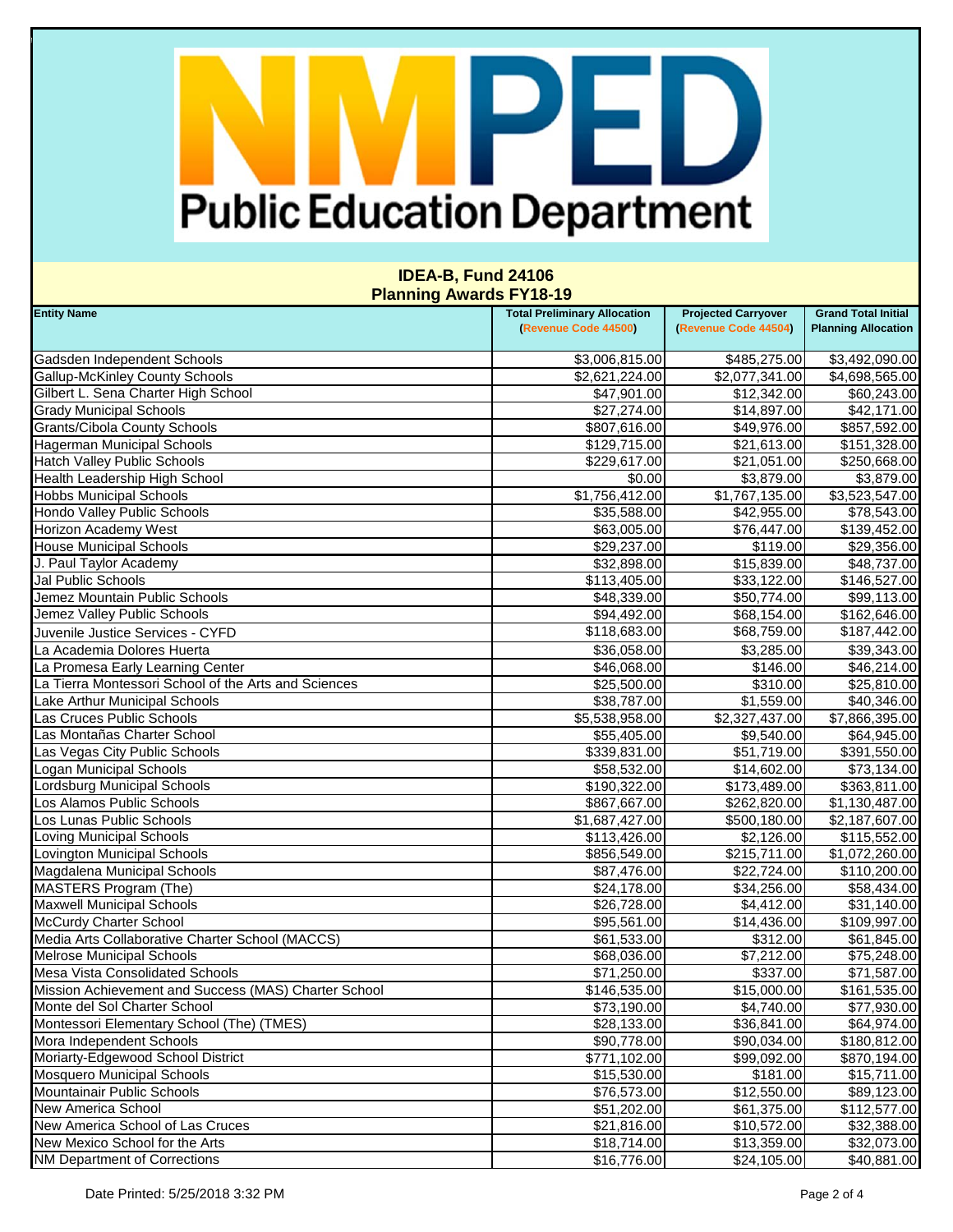## PED **Public Education Department**

| <b>Entity Name</b>                                             | <b>Total Preliminary Allocation</b> | <b>Projected Carryover</b> | <b>Grand Total Initial</b> |
|----------------------------------------------------------------|-------------------------------------|----------------------------|----------------------------|
|                                                                | (Revenue Code 44500)                | (Revenue Code 44504)       | <b>Planning Allocation</b> |
| NM School for the Blind and Visually Impaired                  | \$51,782.00                         | \$1,209.00                 | \$52,991.00                |
| NM School for the Deaf                                         | \$148,488.00                        | \$55,183.00                | \$203,671.00               |
| North Valley Academy                                           | \$88,230.00                         | \$169.00                   | \$88,399.00                |
| Pecos Independent School District                              | \$169,789.00                        | \$88,401.00                | \$258,190.00               |
| Peñasco Independent Schools                                    | \$114,045.00                        | \$37,287.00                | \$151,332.00               |
| Pojoaque Valley Public Schools                                 | \$318,759.00                        | \$65,350.00                | \$384,109.00               |
| <b>Portales Municipal Schools</b>                              | \$685,910.00                        | \$363,763.00               | \$1,049,673.00             |
| Quemado Independent Schools                                    | \$40,027.00                         | \$37,255.00                | \$77,282.00                |
| Questa Independent Schools                                     | \$96,811.00                         | \$35,373.00                | \$132,184.00               |
| <b>Raton Public Schools</b>                                    | \$268,997.00                        | \$26,434.00                | \$295,431.00               |
| <b>Red River Valley Charter School</b>                         | \$17,961.00                         | \$31.00                    | \$17,992.00                |
| Reserve Independent Schools                                    | \$53,041.00                         | \$2,886.00                 | \$55,927.00                |
| Rio Rancho Public Schools                                      | \$2,963,148.00                      | \$414,361.00               | \$3,377,509.00             |
| Roots and Wings Community School                               | \$14,839.00                         | \$12.00                    | \$14,851.00                |
| Roswell Independent Schools                                    | \$2,529,002.00                      | \$691,684.00               | \$3,220,686.00             |
| <b>Roy Municipal Schools</b>                                   | \$20,722.00                         | \$3,623.00                 | \$24,345.00                |
| <b>Ruidoso Municipal Schools</b>                               | \$444,705.00                        | \$50,630.00                | \$495,335.00               |
| San Jon Municipal Schools                                      | \$39,052.00                         | \$7,689.00                 | \$46,741.00                |
| Sandoval Academy of Bilingual Education (SABE)                 | \$5,510.00                          | \$1,490.00                 | \$7,000.00                 |
| Santa Fe Public Schools                                        | \$2,725,323.00                      | \$331,478.00               | \$3,056,801.00             |
| Santa Rosa Consolidated Schools                                | \$172,639.00                        | \$81,610.00                | \$254,249.00               |
| School of Dreams Academy (SODA)                                | \$106,819.00                        | \$44,208.00                | \$151,027.00               |
| Sequoyah Adolescent Treatment Center                           | \$24,105.00                         | \$2,888.00                 | \$26,993.00                |
| <b>Silver Consolidated School District</b>                     | \$687,147.00                        | \$74,563.00                | \$761,710.00               |
| Six Directions Indigenous Charter School                       | \$14,265.00                         | \$3,067.00                 | \$17,332.00                |
| <b>Socorro Consolidated Schools</b>                            | \$440,181.00                        | \$221,869.00               | \$662,050.00               |
| South Valley Preparatory School                                | \$39,312.00                         | \$2,362.00                 | \$41,674.00                |
| Southwest Primary Learning Center                              | \$25,023.00                         | \$19,645.00                | \$44,668.00                |
| Southwest Secondary Learning Center                            | \$30,943.00                         | \$34,886.00                | \$65,829.00                |
| Southwest Aeronautics, Mathematics, and Science Academy (SAMS) | \$28,500.00                         | \$36,517.00                | \$65,017.00                |
| <b>Springer Municipal Schools</b>                              | \$54,410.00                         | \$11,851.00                | \$66,261.00                |
| Student Athlete Headquarters Academy (SAHQ)                    | \$44,708.00                         | \$0.00                     | \$44,708.00                |
| <b>Taos Municipal Schools</b>                                  | \$695,744.00                        | \$183,641.00               | \$879,385.00               |
| Taos Academy Charter School                                    | \$27,631.00                         | \$520.00                   | \$28,151.00                |
| Taos Integrated School of the Arts                             | \$34,033.00                         | \$14,091.00                | \$48,124.00                |
| <b>Tatum Municipal Schools</b>                                 | \$86,628.00                         | \$30,522.00                | \$117,150.00               |
| Technology Leadership High School                              | \$9.00                              | \$30.00                    | \$39.00                    |
| <b>Texico Municipal Schools</b>                                | \$126,962.00                        | \$21,719.00                | \$148,681.00               |
| <b>GREAT Academy (The)</b>                                     | \$11,725.00                         | \$2,690.00                 | \$14,415.00                |
| Tierra Adentro: The NM School of Academics, Art and Artesania  | \$55,280.00                         | \$201.00                   | \$55,481.00                |
| Tierra Encantada Charter School                                | \$58,925.00                         | \$823.00                   | \$59,748.00                |
| Truth or Consequences Municipal Schools                        | \$378,707.00                        | \$155,513.00               | \$534,220.00               |
| Tucumcari Public Schools                                       | \$289,807.00                        | \$64,397.00                | \$354,204.00               |
| <b>Tularosa Municipal Schools</b>                              | \$254,907.00                        | \$104,689.00               | \$359,596.00               |
| Turquoise Trail Charter School                                 | \$85,228.00                         | \$147.00                   | \$85,375.00                |
| <b>UNM Mimbres School</b>                                      | \$29,448.00                         | \$9,646.00                 | \$39,094.00                |
| Vaughn Municipal Schools                                       | \$29,317.00                         | \$8,956.00                 | \$38,273.00                |
| <b>Wagon Mound Public Schools</b>                              | \$40,974.00                         | \$23,349.00                | \$64,323.00                |